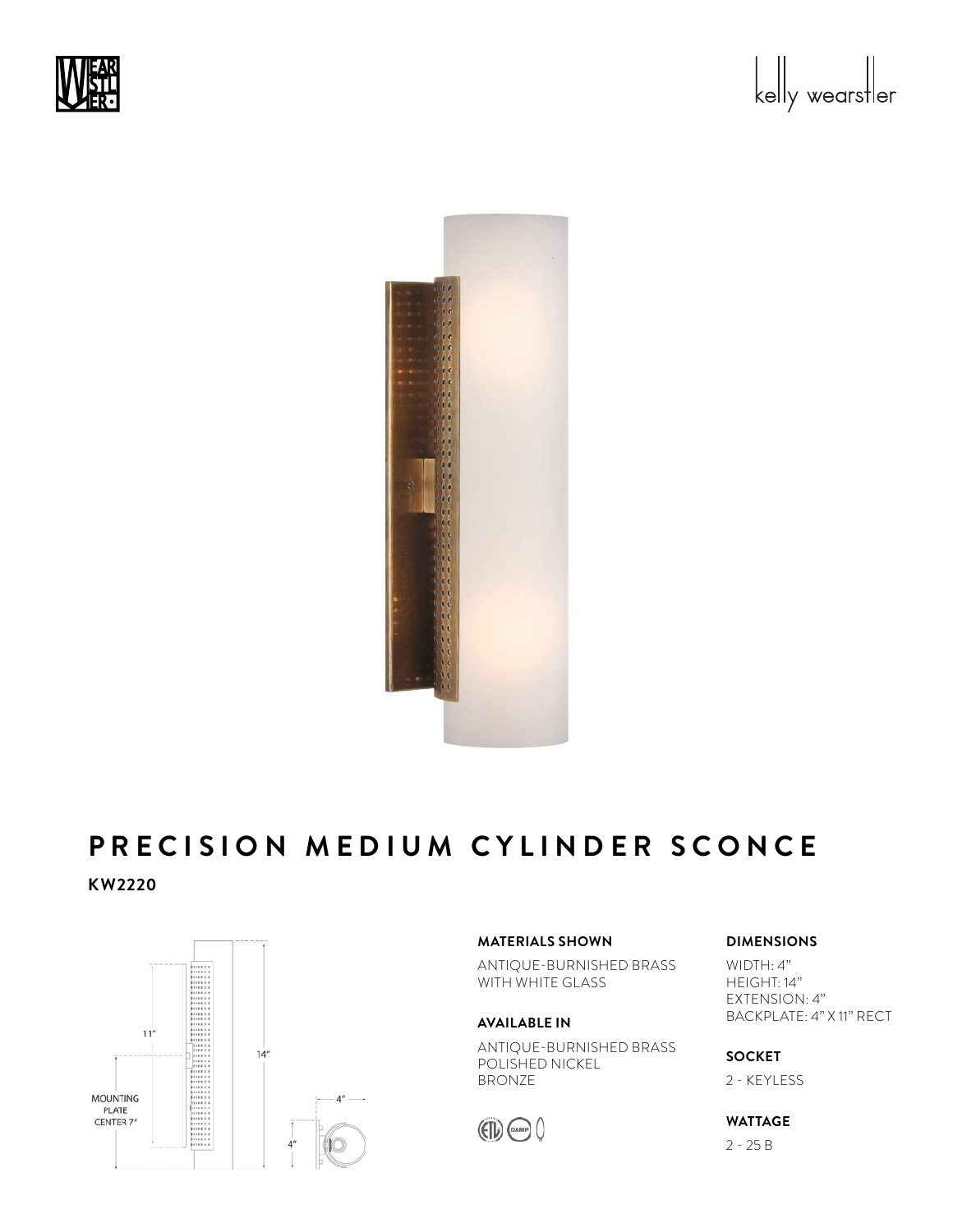





## PRECISION MEDIUM CYLINDER SCONCE **KW2220** PRFC:  $\ddot{\phantom{0}}$  - 25  $\ddot{\phantom{0}}$  - 25  $\ddot{\phantom{0}}$



### **MATERIALS SHOWN**

POLISHED NICKEL WITH WHITE GLASS

### **AVAILABLE IN**

ANTIQUE-BURNISHED BRASS POLISHED NICKEL BRONZE



# **DIMENSIONS**

WIDTH: 4" HEIGHT: 14" EXTENSION: 4" BACKPLATE: 4" X 11" RECT

**SOCKET**  2 - KEYLESS

# **WATTAGE**

2 - 25 B